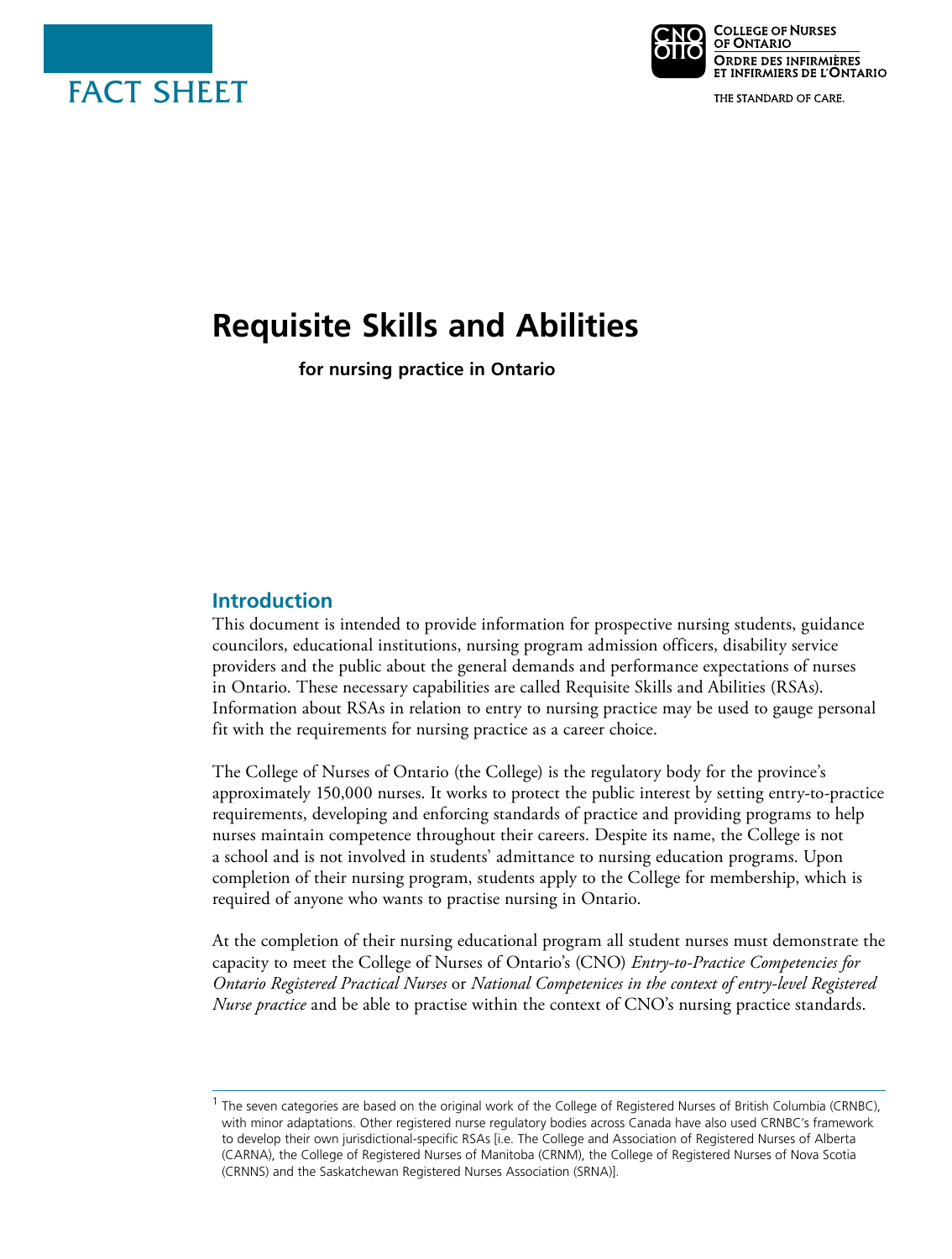CNO recognizes that meeting the entry-to-practice competencies requires certain skills and abilities. Seven categories have been identified by CNO as capturing the components necessary for nursing practice<sup>1</sup>. They are:

- 1. Cognitive
- 2. Communication
- 3. Interpersonal
- 4. Behavioral
- 5. Psycho-motor
- 6. Sensory
- 7. Environmental

These categories represent reasonable and justifiable skill and ability requirements for entry-level nursing practice in Ontario. They are reflected in the competencies required for registered nurse (RN) and registered practical nurse (RPN) practice as a generalist.

Each requisite skill and ability is listed with examples of entry-level nursing activities that illustrate the skill and ability. The examples provide a snapshot of the nature and kinds of activities expected of a student once they become an RN or RPN and enter into typical entry-level nursing practice.

# **1. Cognitive requirements**

Ability to perform skills that demonstrate thinking capacity:

- Remember information from past experiences
- Demonstrate problem-solving skills
- Demonstrate concentration skills
- Use reasoning to develop professional judgment
- Exercise critical thinking skills to develop professional judgment
- Apply arithmetic skills and abilities to:
	- ◗ Add, subtract, multiply and divide
	- ◗ Calculate ratios, percentages and apply formulas

## **Examples:**

The student: uses past experiences to inform current decision-making; perceives when situations require further inquiry; performs arithmetic skills to safely administer medication; can make sense of complex information.

# **2. Communication requirements**

Ability to express and receive written, verbal and/or non-verbal language and the ability to interact with others in a respectful and professional manner:

- Speak, read, listen and write in the English and/ or French language at a level that provides for safe and accurate understanding of words and meanings
- Recognize own non-verbal signals and interpret those received from others while considering individual differences in expression and associated meaning
- Elicit and respond to information from clients, colleagues and others

## **Examples:**

The student: accurately obtains and records client information in the chart; communicates clearly with other health care providers; listens appropriately to clients and demonstrates awareness that each individual's behavior may have different meanings.

# **3. Interpersonal requirements**

Ability to create good relationships between oneself and other people:

- Develop professional relationships and rapport with individuals and groups
- Recognize the importance of maintaining interpersonal boundaries
- Recognize the needs of clients and colleagues

## **Examples:**

The student: identifies that others have needs and perspectives that might be different from his/her own; recognizes the importance of client perspectives and feelings.

# **4. Behavioral requirements**

Ability to conduct oneself in a professional manner:

- Manage own behavior well enough to provide safe, competent and ethical nursing care
- Engage with self and others to create a safe environment
- Respond appropriately in situations that are stressful or involve conflict
- React appropriately to giving and receiving physical touch and working in close proximity with a full range of clients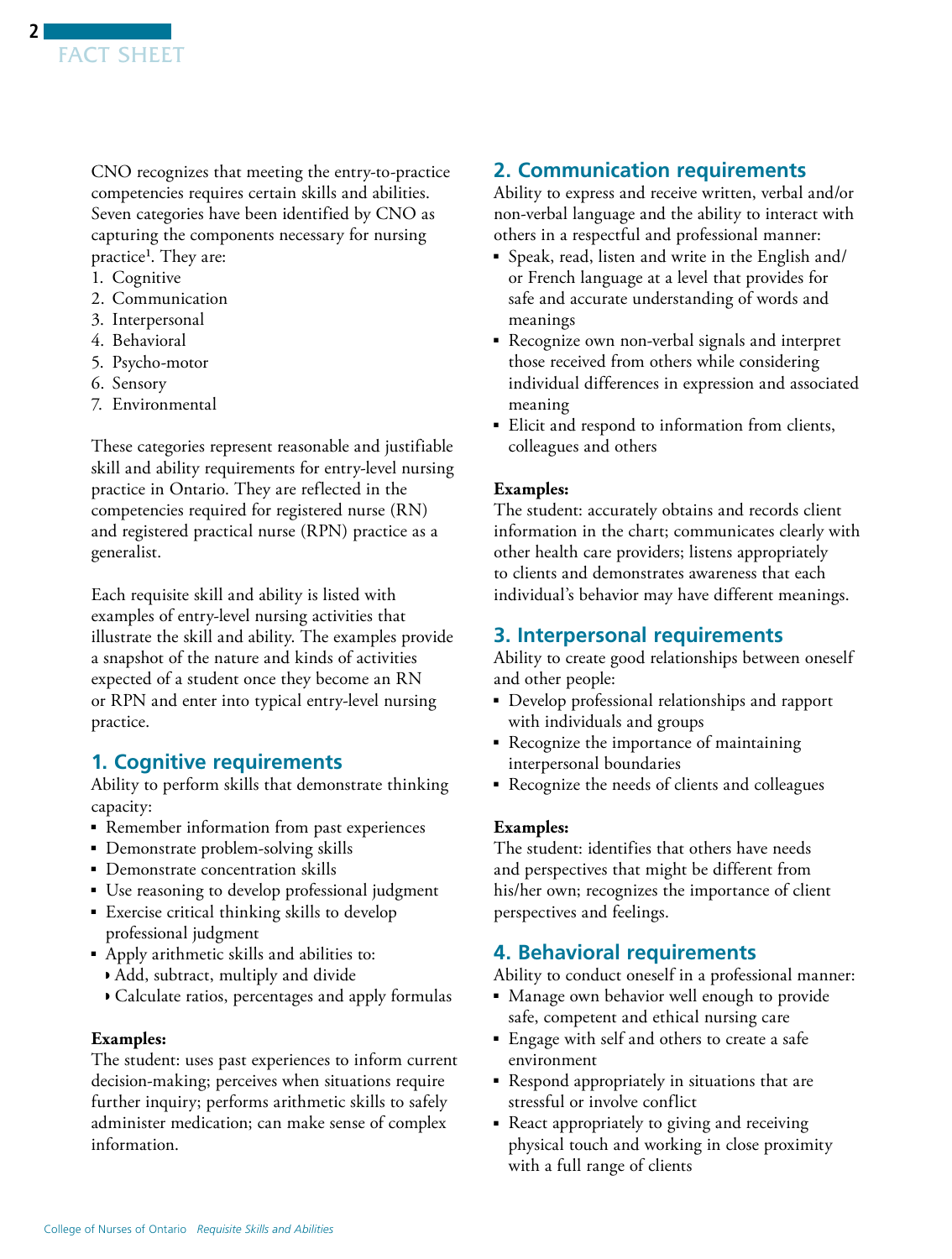

- Fulfill responsibility as part of a team
- Manage time appropriately

#### **Examples:**

The student: responds appropriately in conflict situations; remains calm in stressful situations; recognizes priorities in the face of multiple demands.

## **5. Psycho-motor requirements**

Ability to perform each of the following requisites well enough to provide client care and participate in educational activities:

- Stand and maintain balance
- Manual dexterity
- Move within limited spaces
- Push/pull
- Perform repetitive movements
- Perform hand-eye coordination
- Bend
- Reach
- Lift
- Walk
- Climb
- Carry objects

#### **Examples:**

The student can: help lift, turn and/or transfer clients; climb stairs for a home care visit; enter information into a computer while taking client health history; remove sutures and staples; give injections.

#### **6. Sensory requirements**

Ability to utilize each of the following senses well enough to provide care and participate in educational activities:

- Sight
- Hearing
- Touch
- Smell

#### **Examples:**

The student: can see and read lines of demarcation and numbers on a syringe; can hear verbal communication or sounds of a client in distress; can feel a client's pulse; can detect an odor.

# **7. Environment requirements**

Ability to function in the presence of each of the following commonly encountered and unavoidable environmental factors:

- Noxious smells
- Disease agents
- Distractions
- Noise
- Chemicals
- Unpredictable behavior of others

#### **Examples:**

The student: can tolerate unpleasant odors; can deal with the distraction of a crying baby while providing care to a sibling; can recognize dangers in the client environment.

#### **Conclusion**

Individuals considering a career as a nurse in Ontario should review this document and assess their ability to meet the criteria. The RSAs serve as a benchmark, outlining the requirements to meet the minimum standard necessary to ensure public safety.

Anyone who has questions about whether or not they have the RSAs for admission or progression through a nursing educational program should contact the educational institution to which they intend to apply to explore the kinds of supports they may require. This may necessitate disclosure and provision of evidence, which must be treated in a confidential and nondiscriminatory manner. Educational institutions are expected to work with prospective students.

Applicants who have questions about whether or not they have the RSAs to be registered as an RN or RPN should contact CNO to explore the kinds of supports they might require. CNO is expected to work with prospective members to determine reasonable accommodation provided that accommodation does not compromise client safety and well-being.